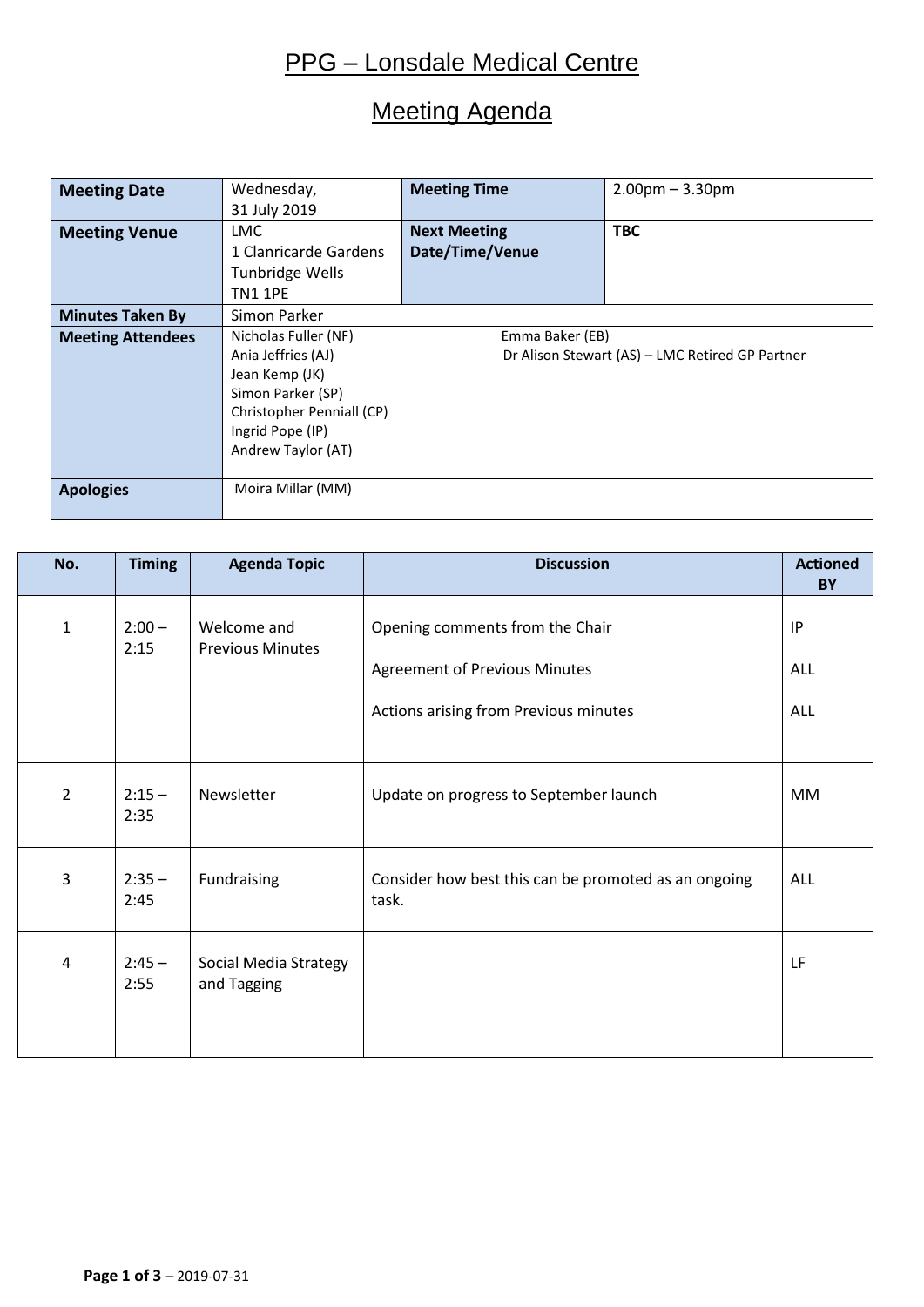# Meeting Agenda

| 6 | $3:05 -$ | Initiatives |                                                   |            |
|---|----------|-------------|---------------------------------------------------|------------|
|   | 3:20     |             | Refer Appendix 1                                  | ALL        |
|   |          |             | Discuss initiatives as time permits               | ALL        |
|   |          |             | Select initiatives to discuss in the next meeting | AJ         |
|   |          |             |                                                   | <b>ALL</b> |
| 7 | $3:20-$  | AOB         |                                                   |            |
|   | 3:30     |             |                                                   |            |
|   |          |             | Select next meeting date                          | <b>ALL</b> |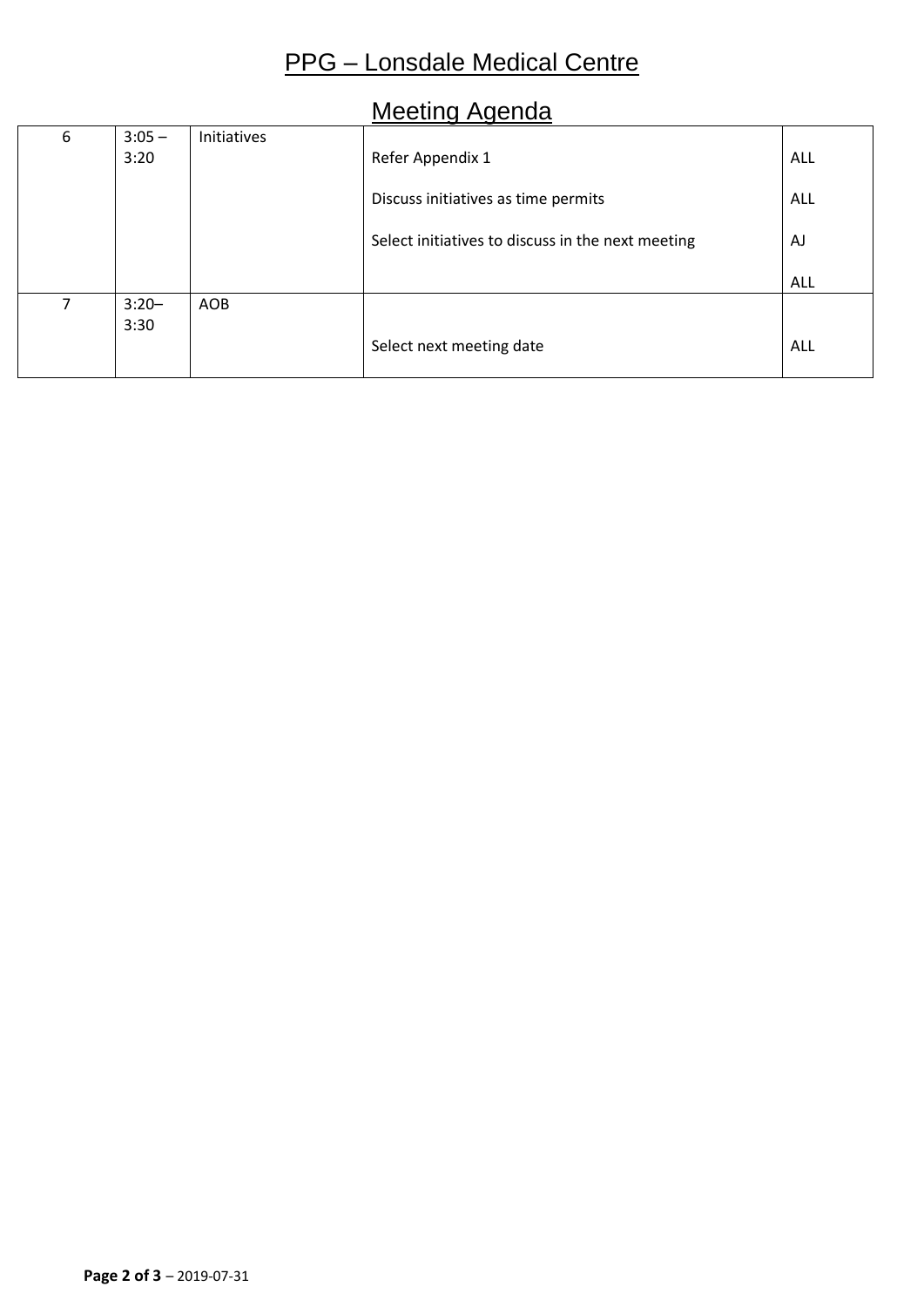# Meeting Agenda (Appendix 1)

| Initiative | Description                                                                                                      | Raised By | Date    | Priority | <b>Status</b> |
|------------|------------------------------------------------------------------------------------------------------------------|-----------|---------|----------|---------------|
|            |                                                                                                                  |           | Raised  |          |               |
| 6          | Mental Health Awareness should be promoted with an initial emphasis on Young Persons Mental Health               | AJ        | 20/3/19 |          | ın            |
|            |                                                                                                                  |           |         |          | Progress      |
| 9          | The board in the waiting room is scruffy and needs replacement.                                                  | $MM + JK$ | 20/3/19 | Low      | Deferred      |
|            |                                                                                                                  |           |         |          | 31/12/19      |
| 11         | Gratitude Jar - Install a large, clear gratitude jar in the patient's waiting room with small coloured pieces of | AJ        | 26/6/19 |          |               |
|            | paper for each patient to write one thing they are grateful for and pop it into the jar.                         |           |         |          |               |

| <b>INITIATIVES - CLOSED OR COMPLETED</b> |                                                                                                        |           |             |          |                   |  |
|------------------------------------------|--------------------------------------------------------------------------------------------------------|-----------|-------------|----------|-------------------|--|
| Initiative                               | <b>Description</b>                                                                                     |           | <b>Date</b> | Priority | <b>Status</b>     |  |
|                                          |                                                                                                        |           | Raised      |          |                   |  |
| $\mathbf{1}$                             | Should we be representative. How can we achieve this.                                                  | <b>TA</b> | 20/3/19     |          | Closed<br>24/4/19 |  |
| $\overline{2}$                           | How do we obtain the input of patients                                                                 |           | 20/3/19     |          | Closed<br>24/4/19 |  |
| $\mathbf{3}$                             | Should we become Park Run Ambassadors                                                                  |           | 20/3/19     |          | Closed<br>29/5/19 |  |
| 4                                        | Consider whether the communication flow between the practice and the patients is efficient             |           | 20/3/19     |          | Closed<br>24/4/19 |  |
| 5                                        | Fundraising for the surgery needs to be considered                                                     | MM        | 20/3/19     | High     | Closed<br>29/5/19 |  |
| $\overline{7}$                           | The newsletter was raised as a general topic – how often is it distributed and what are the contents   | $MM + LF$ | 20/3/19     | High     | Closed<br>29/5/19 |  |
| 8                                        | Is the waiting room too small for the current practice of eight partners and approaching 7000 patients |           | 20/3/19     |          | Closed<br>24/4/19 |  |
| 10                                       | Practice walks should be reinstated                                                                    | AS        | 24/4/19     | High     | Closed<br>29/5/19 |  |